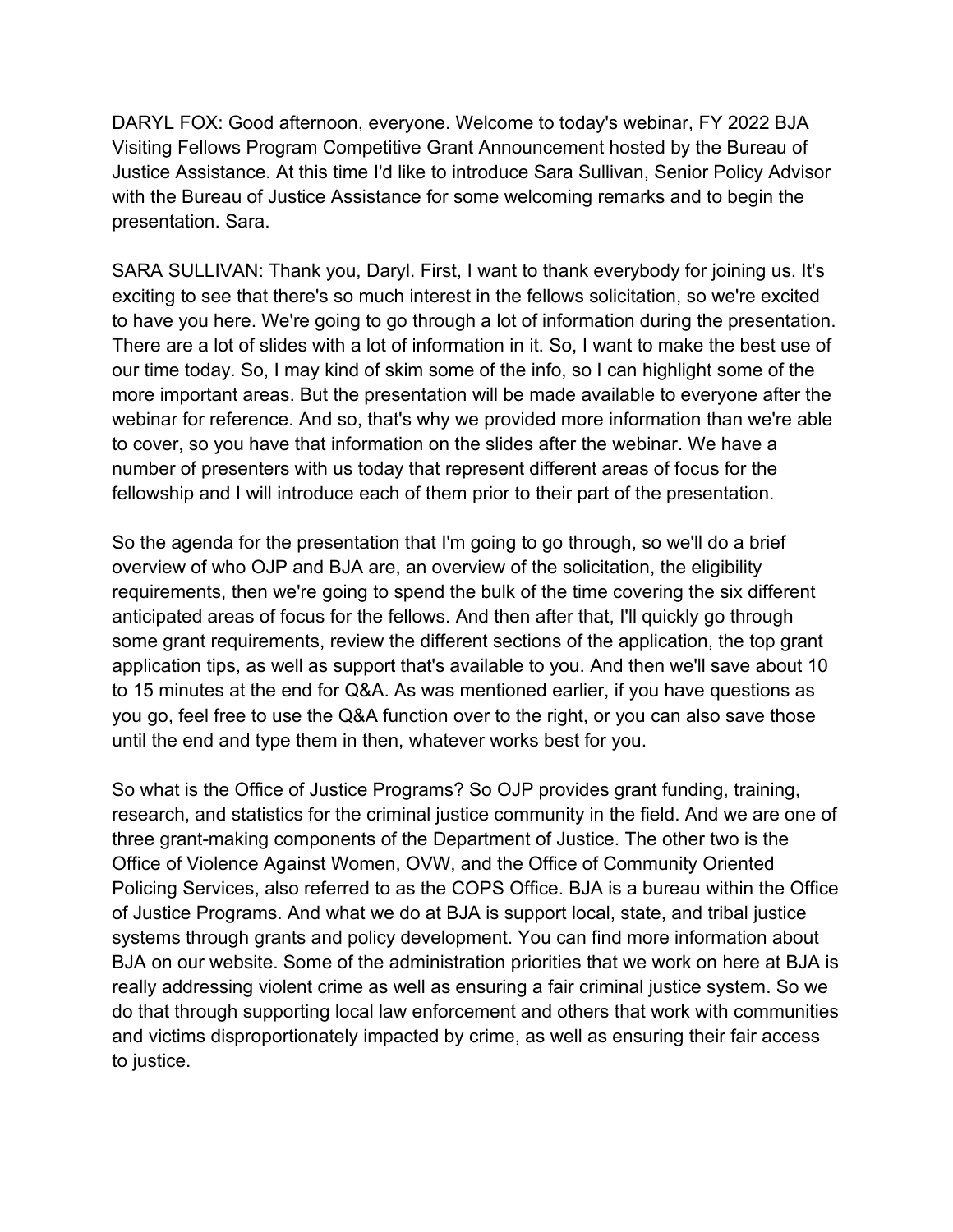Now let's move into the actual fellowship and solicitation. So a little bit of background on the fellowship program, BJA launched the Visiting Fellows Program in fiscal year 2012, so we're going into it I guess 11th year. The intent of the fellowship is to be able to leverage expertise across the country in order to access areas of need or assess areas of need, and develop policies and resources for the field. And then each fellow will make its contribution to a particular priority area with the collaboration of and support of BJA. So some specific information, each fellow will be expected to produce specific deliverables. They can include things like applied research tools, training curricula, toolkits, articles and publications, and also technical subject matter assistance to the field, as well as assisting BJA and enhancing our capacity and the strategies that are available, and then bringing that expertise back to the field.

So the solicitation that we are talking about today was released April 26 of this year. The closing date, so the due date is June 27th, so in just a couple weeks. The program's objectives, we've already covered a number of these. I do want to highlight the second bullet, which one of the objectives is to really bring real-world experience, as well as lived experience and knowledge to BJA that is able to enhance the ability to deliver relevant and effective tools to the field, as well as supporting that we want to, through this fellowship, be able to support the development of researchers, practitioners, as well as BJA staff in order to collectively help advance BJA's mission.

So the eligibility, this is available to individuals. It is also available to state, local, and county governments, and tribal governments or organizations. And those organizations can be organizations of higher education, it can be nonprofits, it could also be for-profit organizations other than small businesses. If it is an organization or a government entity that is applying it needs to be clear who the individual is, or that there's a particular individual that will serve as the fellow within that organization or within that agency. Just one other program requirement that I want to highlight is really a benefit both to BJA and to the fellow that the fellows will have an intimate involvement in collegial activities with both the BJA director as well as staff, provide monthly briefings, and participate in very high-level policy discussions that will inform practice. So the idea is this is a twoway knowledge sharing that you, as a fellow, would have access to the expertise and resources of BJA. And that we will also benefit, and the field will benefit, from your experience and your expertise. And then you can also bring in the information that you glean as part of your time as a fellow back to the field.

So with that, we're going to dive into the six anticipated areas of focus for BJA fellows. So as I mentioned--as we'll talk about later, when you submit an application, you will be applying for one of these areas of focus and there will be one fellow selected for each area. So the first area up is the Researcher-Practitioner Partnership Fellowship to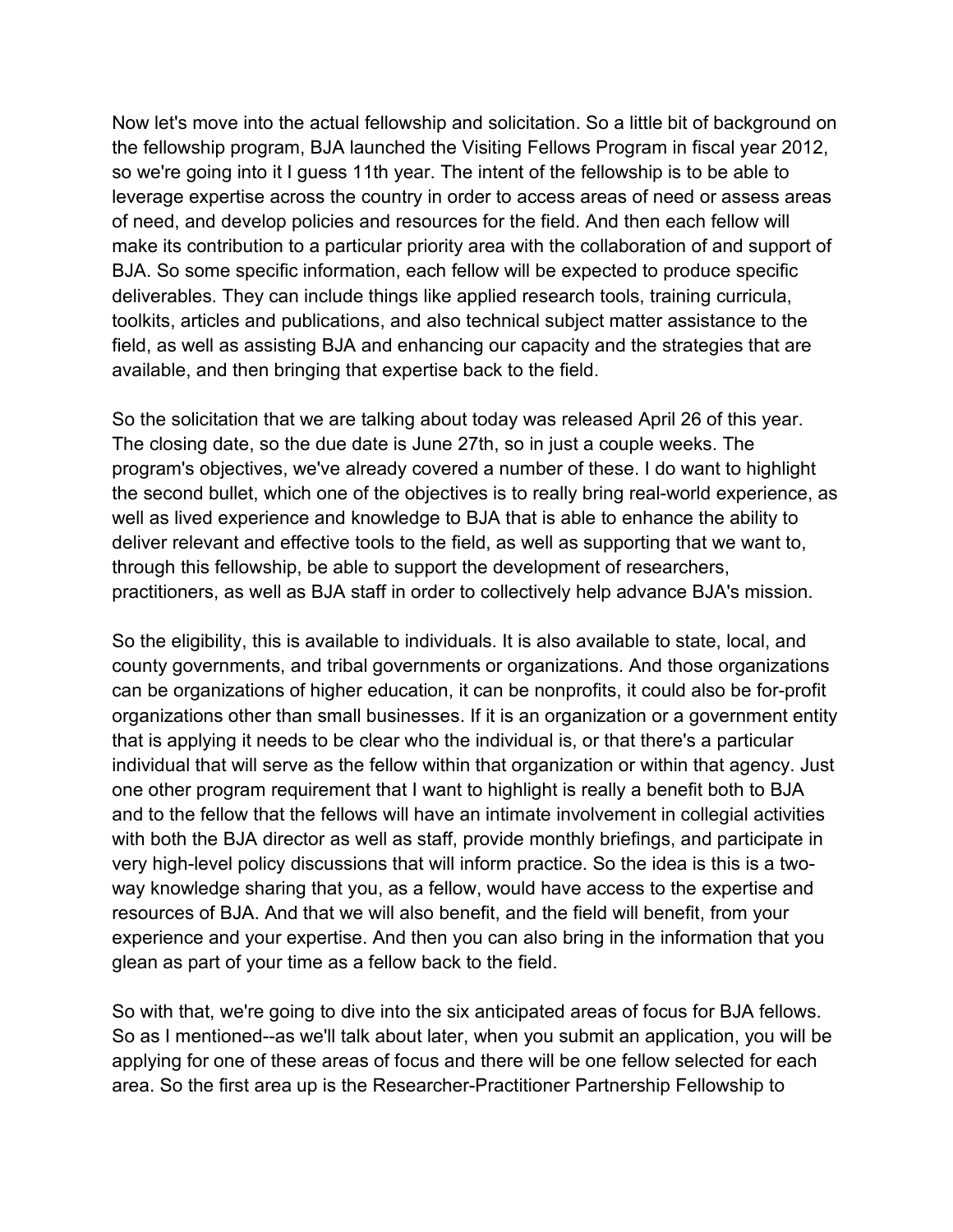Reduce Substance Use-Related Crime and Overdose. And I'm happy to introduce Mallory O'Brien, who is a Senior Scientist with BJA, and she will review this topic area. So Mallory, I'll take it over to you.

MALLORY O'BRIEN: Sara, I'm really excited to be here with all of you. This is an amazing opportunity, something I wish I would have considered earlier in my career. These visiting fellowships are just--you will learn so much, you will be able to provide so much to the field, as well as to the staff at BJA. So I can't encourage you not to apply for this opportunity. It is really an amazing opportunity. So let me just talk a little bit about the researcher-practitioner partnership fellowship to reduce substance use-related crime and overdose. So, this is the first focus area, as Sara mentioned, that we're going to be talking about, and I think it's really important to recognize that this is looking at a researcher-practitioner partnership. It's not only a researcher-practitioner partnership with the field, but again, also with the practitioners at BJA. So this fellow will support the strategies to enhance researcher-practitioner partnerships designed to reduce substance use-related crime and overdose as part of the Comprehensive Opioid Stimulant and Substance Use Disorder Program, COSSAP.

COSSAP provides financial and training and technical assistance to states, local governments, and American Indian tribal governments to develop, implement, or expand comprehensive efforts to identify, respond to, treat, and support those impacted by illicit opioids, stimulants, and other drugs of abuse. The fellow will focus on identifying and documenting COSSAP-funded promising and emerging practices to leverage data and research to enhance responses to crime associated with substance use disorder, and drug disorders and fatalities. The fellow will work in coordination with BJA staff, grantees, and training and technical assistance partners to scan the field for promising and effective research partnerships with local practitioners that advance our understanding of strategies to reduce overdose, substance use disorder, and related crime, including efforts to track trends locally, and get ahead of challenges facing local communities and tools to support the field. Additionally, the fellow will have direct experience in criminal justice and behavioral health or public health research. And will bring their knowledge to the field and support the national COSSAP efforts. The fellow will work on one of the teams within BJA, which is the Courts, Community, and Strategic Partnerships Team. So again, I really encourage you to apply. I think this is an awesome opportunity and I look forward to seeing all of your applications. Thank you.

SARA SULLIVAN: Thank you so much, Mallory. Next up is the Enhancing Support for Persons With Criminal Justice Involvement That Are in Recovery Fellowship. And I'm happy to introduce Michelle White, a Senior Policy Advisor with BJA. Michelle.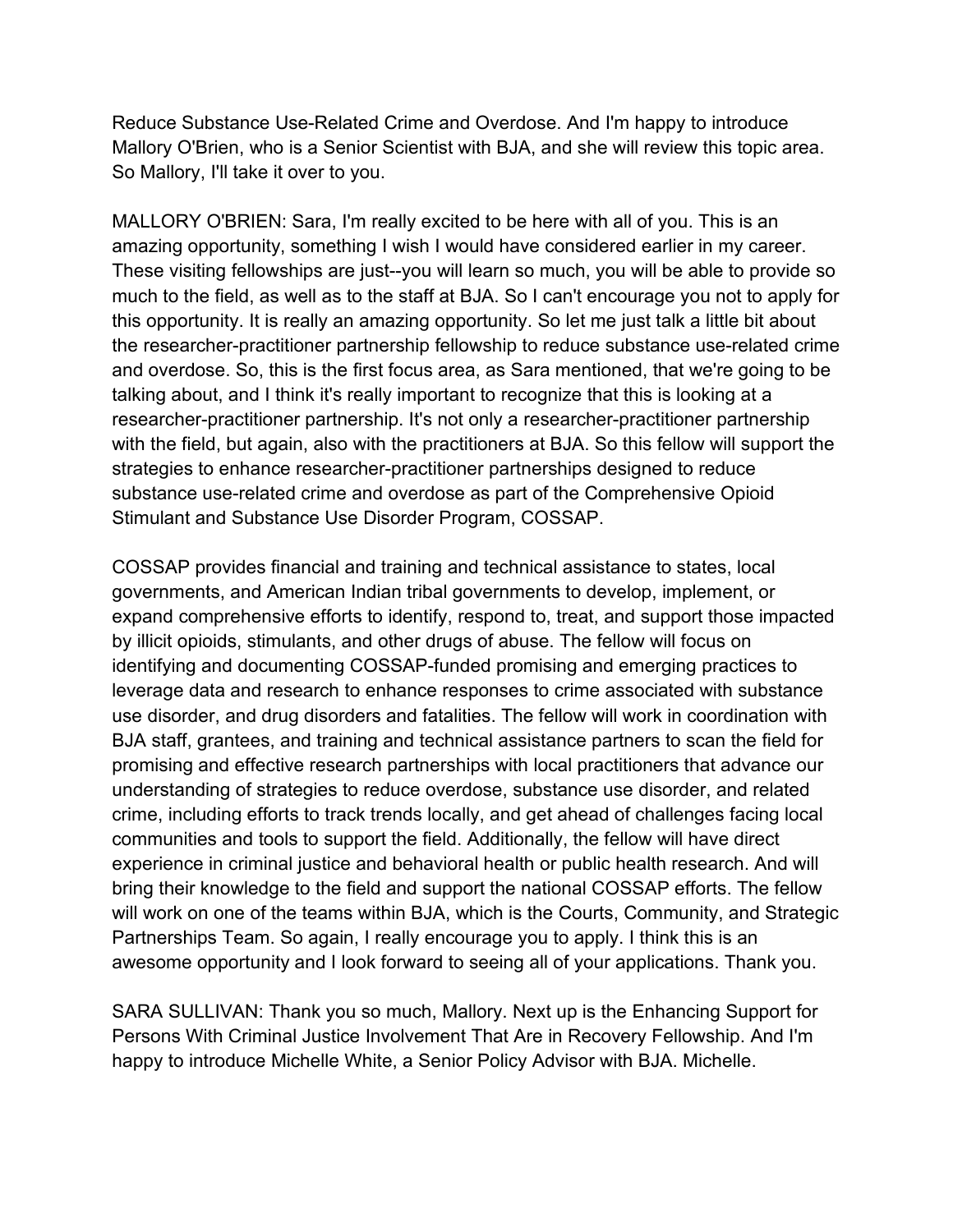MICHELLE WHITE: Thank you, Sara. And I'm going to start by saying I'm pinch-hitting today for one of my teammates at BJA, Tim Jeffries, who is the resident guru of all things peer recovery support services. So I am going to share a little bit about what this particular fellowship is all about and add a little bit of nuance of things that he shared with me as well. So, I'm going to talk about enhancing support for persons with criminal justice involvement that are in recovery fellowship. The fellow here should possess lived experience, both in recovery and criminal justice involvement, ideally at various intercept points of the criminal justice system. This fellow will utilize relationships with national organizations and field connections to bring a perspective that can enhance the COSSAP and Adult Drug Court Program Peer Recovery Supportive Service Initiative. That is a mouthful. That's why we say PRSS on a regular basis. And also utilize expertise to eliminate the power of peer-to-peer engagement to reduce recidivism. So this includes connections to other federal partners, efforts to advance PRSS, particularly in juvenile, tribal, and other behavioral health settings, so connecting justice and behavioral health.

The fellow will also assess and develop strategies and tools to reflect lived experience and related research strategy for how peer recovery strategies can assist in overcoming stigma, strengthening prosocial attitudes and beliefs, and enhancing active coping strategies to prepare for successful reentry. So what I think you'll hear quite a lot here is across all the intercepts of the criminal justice system. The fellow will work with BJA staff, grantees, training and technical assistance providers, and recovery community organizations to bring knowledge of the field to support peer recovery programming. The fellow will also be expected to collaborate with an advisory board, which will drive the directions of services needed for that population with a specific focus around corrections, jails, prisons, problem-solving courts, and other points across the sequential intercepts in a variety of programs that exist and new ones to be implemented. And just like the fellow that Mallory mentioned, this person will work with our Courts, Community, and Strategic Partnerships Team, which happens to be the team that both Mallory and I are on. So we very much look forward to reading applications and adding these very really valuable folks to our team. Sara, I'll turn it back to you.

SARA SULLIVAN: Thank you. Next up, we have the Building Capacity of Community Violence Intervention Leaders to Enhance Community Safety Fellowship. And I'd like to introduce Kathy Browning, who is also a Senior Policy Advisor here with BJA.

KATHARINE BROWNING: I'm sorry about that. Hi, everybody. I'd like to start by just echoing what Mallory and Michelle have said that this is a great opportunity for anybody looking to get involved in some of the work that we do and really provide support to BJA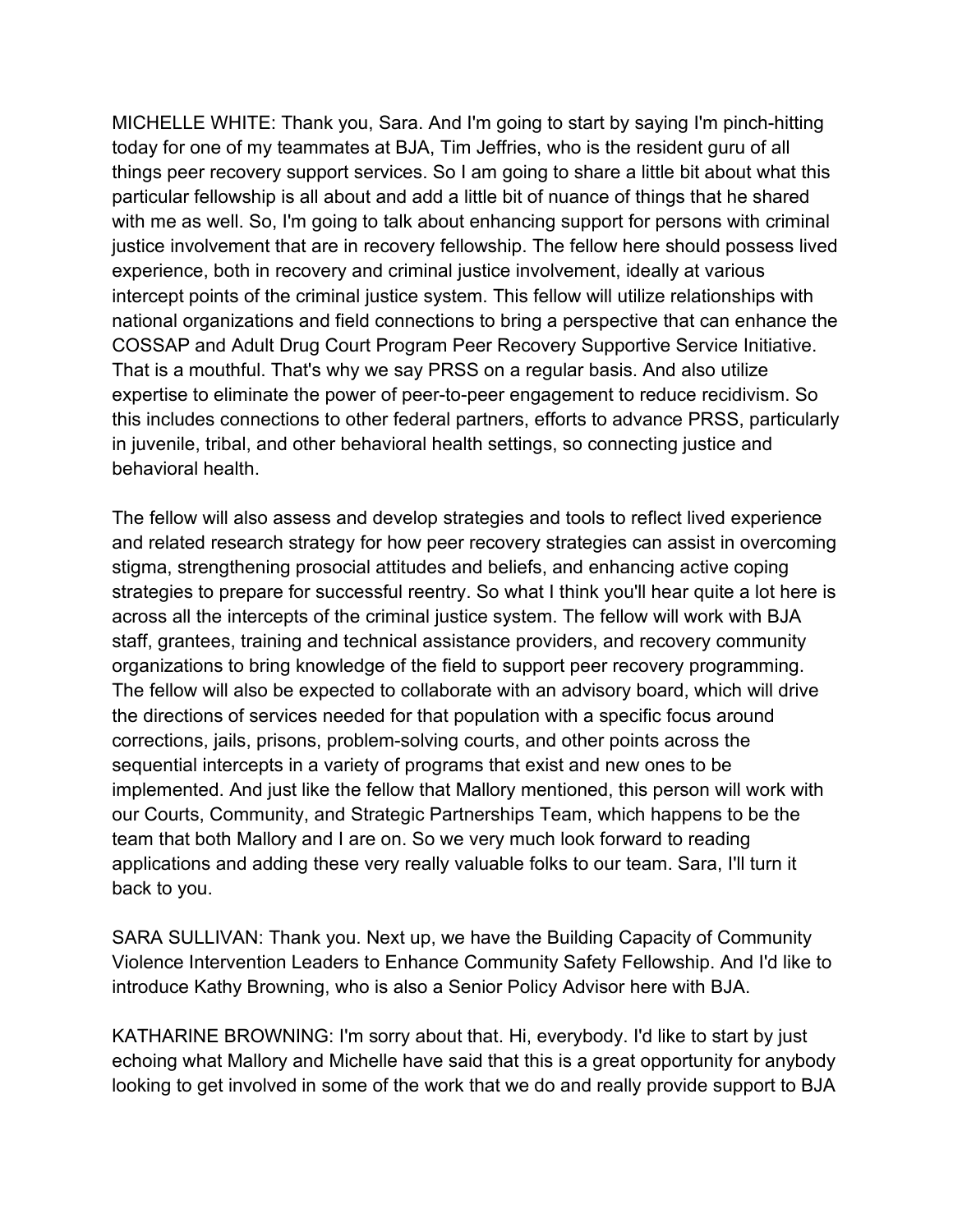and OJP staff on a number of important initiatives. In this one, we are looking for someone to essentially come and provide support to the new community-based violence intervention and prevention initiative, which is being led out of OJP. And with BJA, NIJ, OVC, and OJJDP, sort of a large initiative. And we are looking for a fellow that has experience working in the field as a credible messenger or a practitioner who has actually done this work to come in and particularly focus on how to best support the workforce of CVI practitioners across the country. We know a lot of people are already doing this work. We know that there are some best practices, but we also know that there are areas for growth in terms of developing the workforce out there. So we will be looking for this fellow to identify some of the BJA needs of the field, as well as gaps in educational opportunities for CVI practitioners. And we would be looking for this person to provide recommendations to us, you know, about these TTA and educational needs. So, this was sort of a complement to the larger CVIPI, which is what we refer to it, initiative. And it would be an opportunity to work with both BJA and OJP staff who are engaged in the work and leading the work on CVI right now. And as the previous presenters have said, this fellow will also work in the Courts, Community, and Strategic Partnerships Team. So I look forward to getting some great applications for this, because we really would like to have support and assistance from people in the field. Thank you. I'll turn it over back to Sara.

SARA SULLIVAN: Thank you. Next up, we have the Supporting Law Enforcement, Outreach, Communication, and Engagement to Enhance Awareness of BJA Resources Fellowship. And covering that section, I'm happy to introduce Vince Davenport, who's one of the Associate Deputy Directors with BJA and oversees our law enforcement operations team. Vince.

VINCE DAVENPORT: Thank you, Sara, and good morning, everyone. Thank you for joining. And this position would actually operate within the Law Enforcement Operations Division. And just a little bit of context that I think is important. If you think about the Department of Justice, obviously it's a federal entity. The Bureau of Justice Assistance is the component within DOJ that really has kind of the lead for providing support to state and local law enforcement. And the support comes in various forms. It's grant funding, it's training, it's technical assistance, it's policy guidance. And basically anything that the Department of Justice can do to support state and local law enforcement, and state and local includes tribal and territorial as well. The Law Enforcement Operations Division is usually involved. And one of the challenges is that there are over 18,000 law enforcement agencies in the country. And although we have some really good mechanisms in place, some national relationships established with stakeholder organizations, professional associations, so on and so forth, it's still extremely difficult to ensure that the information about really important resources that BJA has to offer gets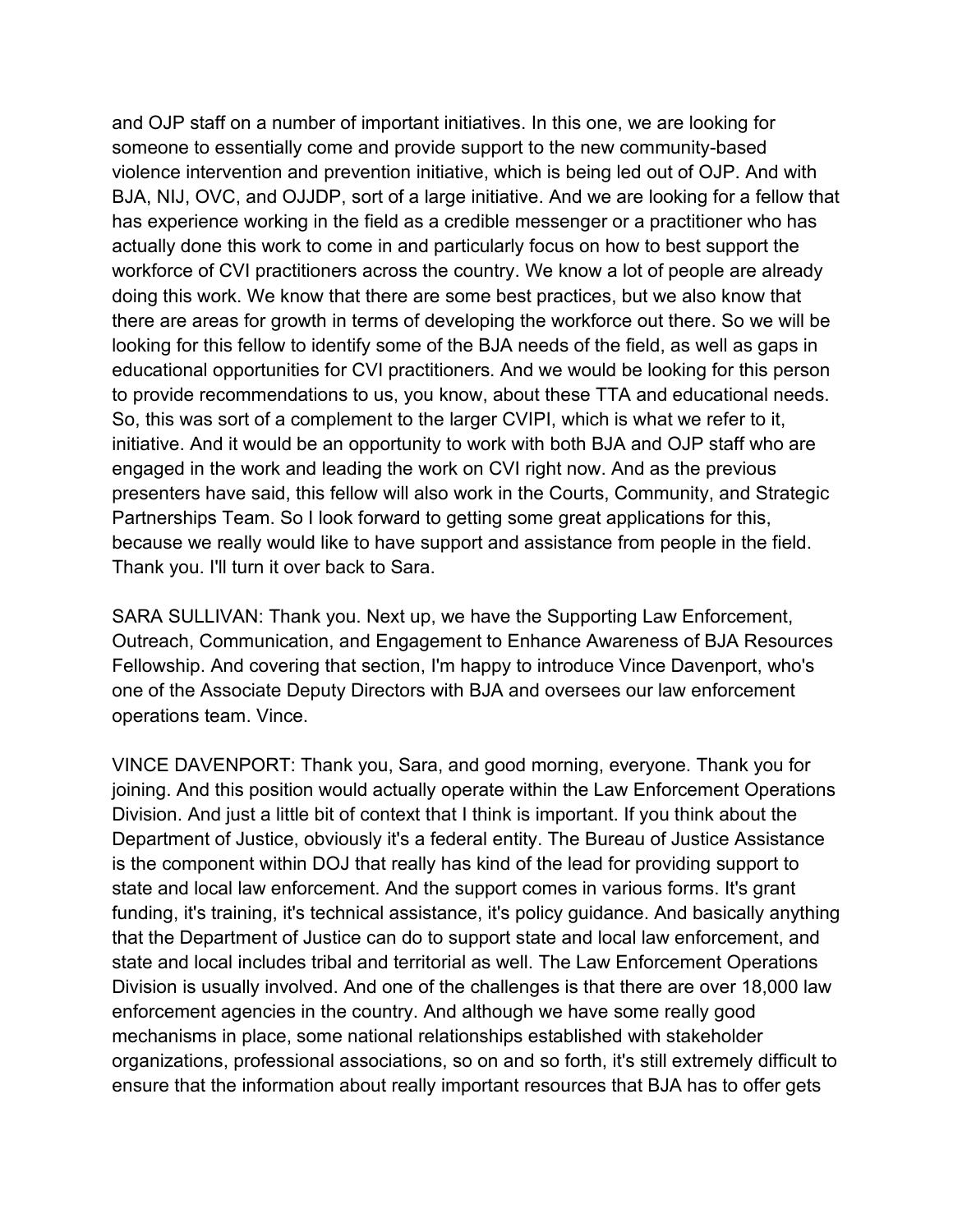down to where the people that need it the most really know that it's available and they know how to access it. So this fellow will help us to really develop some pathway--some conventional and some unconventional pathways to the field. When I refer to the field, I'm referring to the 18,000 agencies out there, and this will require, I assume, a combination of different strategies, whether it's social media, whether it's different regional convenings.

You know, it's really up to you to help us take the experience and the passion that you have in this area. Maybe you've got experience in law enforcement, maybe you've got experience in communications or marketing, whatever it is, we want to be better at making sure that law enforcement, whether it's a small rural agency or a major agency in a big city, we want to make sure that the right people know about our resources, they know how to access it, because that's how it does the most good. It's a really exciting opportunity to be involved in--communicating with law enforcement across the country. The challenges are immense, probably some of the biggest challenges that I've seen in my lifetime, and the fellow in this position will really be involved in some really cutting edge, front page, above the fold issues in law enforcement. And we're really excited to get some good quality applicants. And so if this sounds like something that you'd be interested in, don't hesitate, apply. And we look forward to seeing the applications. Thank you, Sara.

SARA SULLIVAN: Thank you. Thank you so much, Vince. Next up, we have the Enhancing the Prison Rape Elimination Act Implementation Effort. And I am happy to introduce Tom Talbot, who is a Senior Policy Advisor here at BJA. And I am going to ask the assistance of Daryl to make sure that Tom is able to be unmuted.

TOM TALBOT: I think I just heard a beep. Sara, can you hear me?

SARA SULLIVAN: Yup. You're all set.

TOM TALBOT: Perfect. Wonderful. Thank you, and my sincerest apologies for the technical problems that I'm experiencing and my inability to connect via camera. But I'm delighted to be here with you all by phone. As Sara mentioned, I'm Tom Talbot, a Senior Policy Adviser at BJA, and I'm responsible for the work of BJA's Prison Rape Elimination Act or PREA Management Office. This office was created by DOJ leadership back in 2013, and the PREA Management Office is comprised of four people who are responsible for carrying out most of DOJ's legal and statutory responsibilities related to PREA implementation. As articulated in the original PREA Statute that was passed unanimously by both Houses of Congress and signed into law by President George W. Bush in 2003, in the two subsequent amendments to the PREA Statute in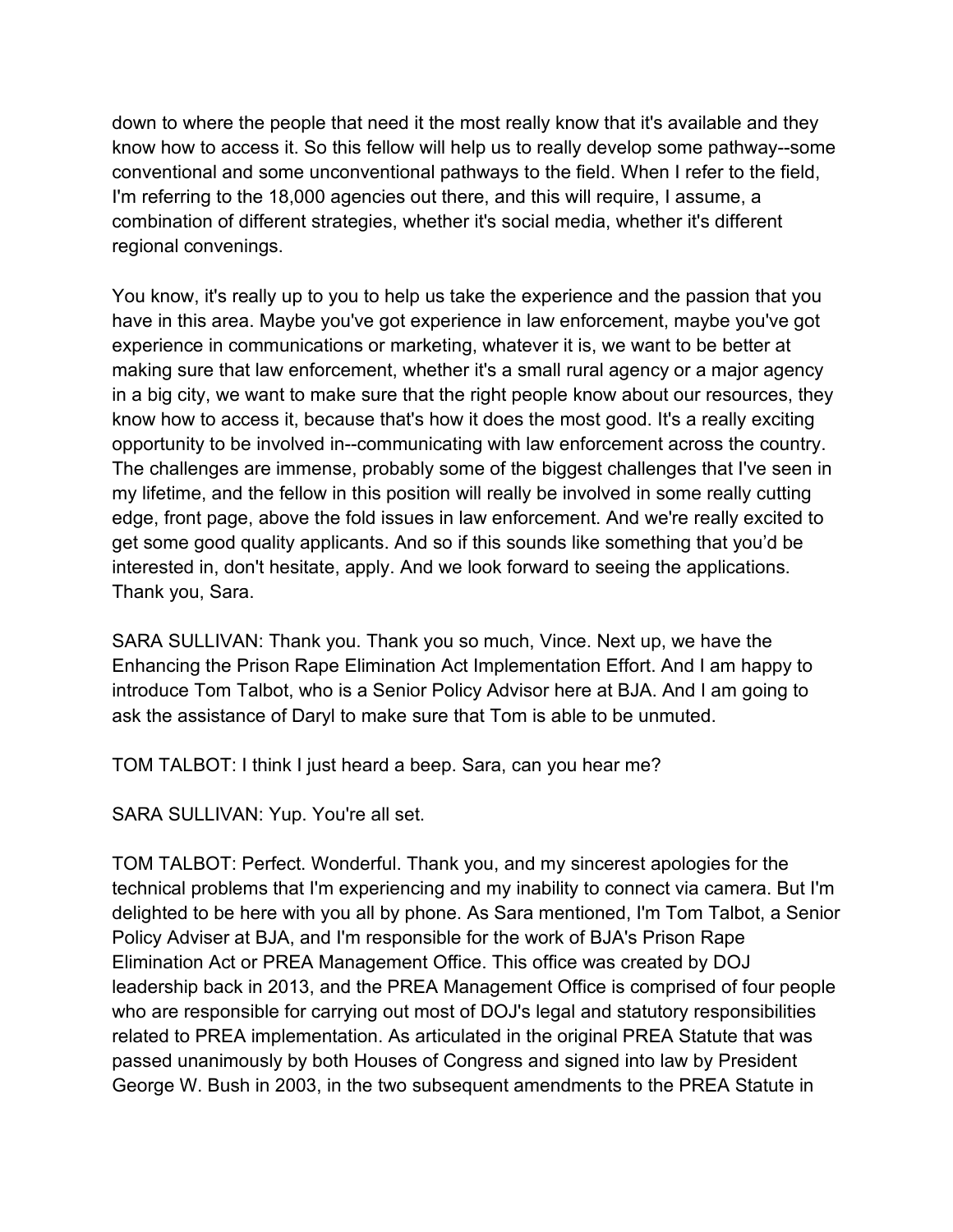2016 and 2018, and in the national PREA Standards, which were promulgated by DOJ in 2012, some of the key responsibilities of BJA's PREA Management Office include overseeing a robust clearinghouse of information and resources for stakeholders across the country with responsibilities related to preventing, detecting, and responding to the sexual victimization of persons who are confined and successfully implementing the PREA Standards. We're also delivering strategic support, training and technical assistance to agencies and confinement facilities that need help in achieving and maintaining compliance with the PREA Standards. And we're directing an exciting and competitive PREA site-based grant program that targets state, local, and tribal agencies and jurisdictions across the country.

The responsibility that really distinguishes the work of BJA's PREA Management Office from other BJA programs is our responsibility over the nationwide PREA Audit Function. On behalf of DOJ, the PREA Management Office certifies, recertifies, and decertifies PREA Auditors, and a key ongoing challenge we continue to work hard to address is the quality and integrity of PREA Audits that are occurring across the nation. We're doing everything we possibly can to ensure that DOJ's Certified PREA Auditors effectively hold confinement agencies in facilities accountable for the meaningful implementation of the PREA Standards. And to give you all a sense of the scope of our work, there are approximately 13,000 confinement facilities, including prisons and jails, juvenile confinement facilities, police lockups, and community confinement facilities with responsibilities under the PREA Standards. Since the PREA Audit Function was implemented in 2013, there have been almost 8,000 PREA Audits conducted in all 50 states, Puerto Rico, Guam, in the District of Columbia. In addition, close to 1,000 auditors have been trained and certified by the PREA Management Office, and there are currently 280 DOJ Certified PREA Auditors across the nation.

So excellent progress has been made to date in regards to PREA implementation, and we continue to generate substantial momentum in agencies and facilities for achieving and maintaining compliance with the PREA Standards. However, a great deal more work and resources are really needed to fulfill the great promise of the PREA Statute and the PREA Standards, which is, of course, to eliminate the tragedy of sexual victimization in confinement once and for all. So, if you have PREA implementation experience and/or experience working with individuals who are confined, who have been sexually victimized, then my BJA colleagues and I would ask you to strongly consider the unique and exciting opportunity to be the PREA fellow in BJA's PREA Management Office. We're at a critical point in the very steep arc of PREA implementation, and we'd love to have a PREA fellow join our small but mighty and dynamic team in the PREA Management Office, which is a part of BJA's larger corrections, reentry, and justice system reform team. So thanks so much for joining us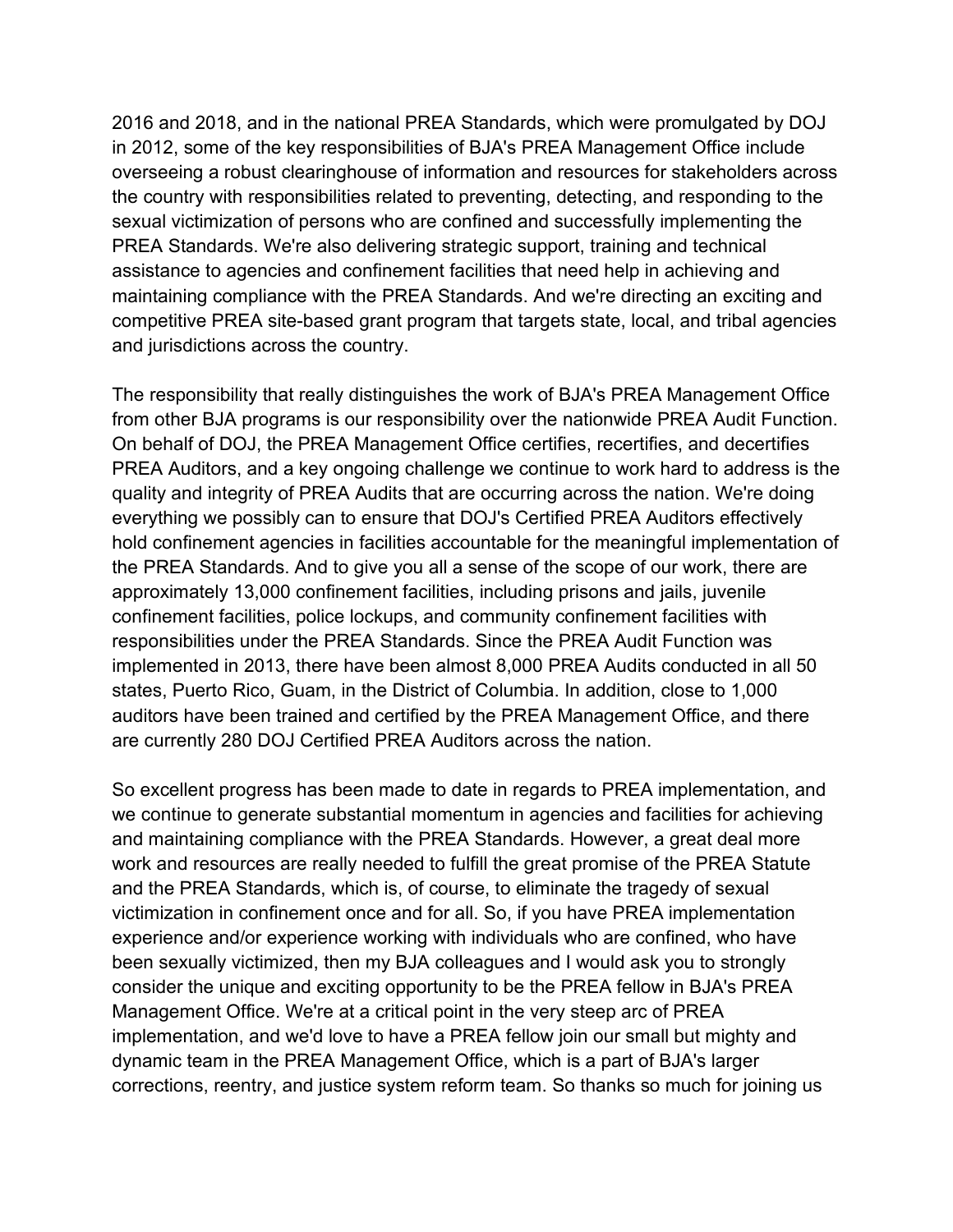today. I'll pass the baton back to our fearless leader, Sara. Thanks again and sorry for the technical problems.

SARA SULLIVAN: Tom, we heard you great, so no worries at all. And last but not least, I want to invite Michelle White back to cover the last and final six focus areas. Michelle?

MICHELLE WHITE: Thank you, Sara, and I have to tell you, as someone who has worked both in, and with many, many pretrial service agencies, this fellowship is particularly exciting to me. So I want to talk a little bit about what this potential fellow could expect. So in terms of what we at BJA would like to see would be that this fellow would conduct a national scan of recent efforts of state and local jurisdictions to implement criminal justice reforms at the pretrial phase. This includes, in particular, all of the great innovations and changes that came out of operations during the pandemic and also all of the current work that is being done around DEI issues, so the integration of all of those things. The fellow will also explore how the field uses data and assessment strategies to identify who is coming into the system. Any unnecessary pretrial confinement, which we know continues to be a huge issue, expedite dismissal of cases at the earliest possible stage where appropriate, determine the accessibility of defense counsel, the capacity to offer interventions that enhance alternatives to incarceration, and understand practitioners' ability to target and connect folks to evidence-based interventions. So that was a lot, but a lot of work to be done in this area.

This fellow will also explore perceptions of the public, along with justice practitioners' experiences related to current practices through polling focus groups, and I would say also working with other BJA staff, our many, many grantees who work at this particular area of the sequential intercept and other TTA providers around identifying those barriers to implementing changes and practices, but also to provide field-driven, promising and evidence-based practices and tools to support analysis to help make an informed decision around changes to justice systems at the local level in particular. So this fellow should have direct experience in pretrial assessment, supervision, and diversion practices, along with demonstrable understanding of data-driven approaches to system examination and change. And so, as you've heard a number of times, we really want somebody who's been there, done that, and is excited to come and work with us. This is a really great opportunity to shape the future work around pretrial at BJA, and in a way that really reflects where the field is, where the field has been, and most certainly where the field wants to go. So I really look forward again to reading those applications and working with whomever this selected fellow is on our team. Thank you. And I'll turn it back to Sara.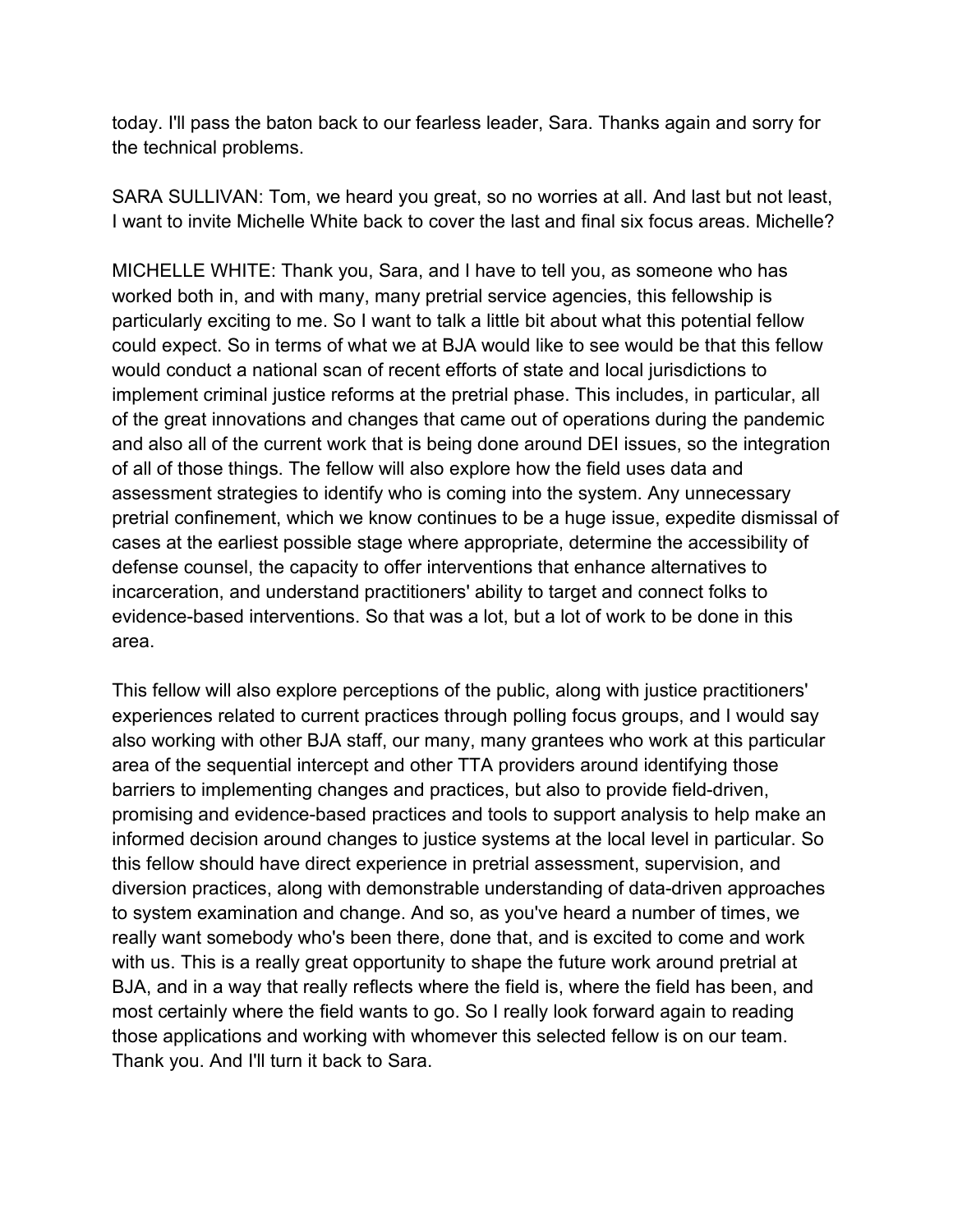SARA SULLIVAN: Thank you, Michelle. So that covers our six different program areas. I'm going to dive into some of the award information, budget information, and get a little bit more detailed into the application component. So as I've mentioned a couple of times now, we expect to make approximately six awards, and there'll be one per focus area. The maximum amount per award will be \$350,000. That covers a two-year period with the start date of October 1st of this year. Budget information. There's a lot of information on this slide, so I want to highlight a few different areas. One is the first bullet talks about time expected to work onsite at BJA. So generally fellows are expected to spend time onsite. As everyone is dealing with the pandemic, that is kind of shifting and evolving as we go. So you should include in your application what this onsite time would look like, and what would be best for what you are presenting and applying to do as part of your fellowship. This 1,100 hours don't fit too closely to that. That was kind of written before BJA had started a pilot program for current staff over the next year, which after staff would come in on a consistent and as-needed basis. But there's a lot of flexibility in that. So happy to answer any specific questions you have when we get to the Q&A, if you have any specific questions about the onsite requirements. In addition to the fellowship, there are particular things that we can fund and it does not fund. So what it does fund is salary, expenses, housing, travel, equipment, and some other limited expenses that are laid out specifically in the solicitation. Things it does not fund are particularly salaries or costs for others. The goal and the purpose of this solicitation is to fund an individual fellow. There are some exceptions to not being able to fund others, and that's also laid out in the solicitation.

Here are the 11 application sections. I will go through a few of these in more detail in following slides. And then in addition to those sections, here are additional attachments that are required to be included in your application. They include a timeline, resumes and/or job descriptions, letters of support and memorandum of understanding. So what these are is essentially attaching these letters or MOUs that highlight key partners for your fellowship, and what their support that they're going to provide, the roles, and agreement to collaborate. As we went through, the applicants can be individuals or they can be organizations or agencies. If it is an organization or an agency, that organization or agency needs to provide a letter or an MOU outlining kind of what the details are, and how it will work with the fellow that's being proposed.

The Abstract. So the Abstract is a short, no more than 400 words, summarizing the proposed project. So it needs to include obviously the applicant name, the project period, the total funds requested. It needs to include which one of those six areas of focus the applicant was applying for; an explanation of the proposed period of the residency at BJA; as well as a summary of the applicant's criminal justice or other relevant experience; a summary of the project that includes the goals, objectives, and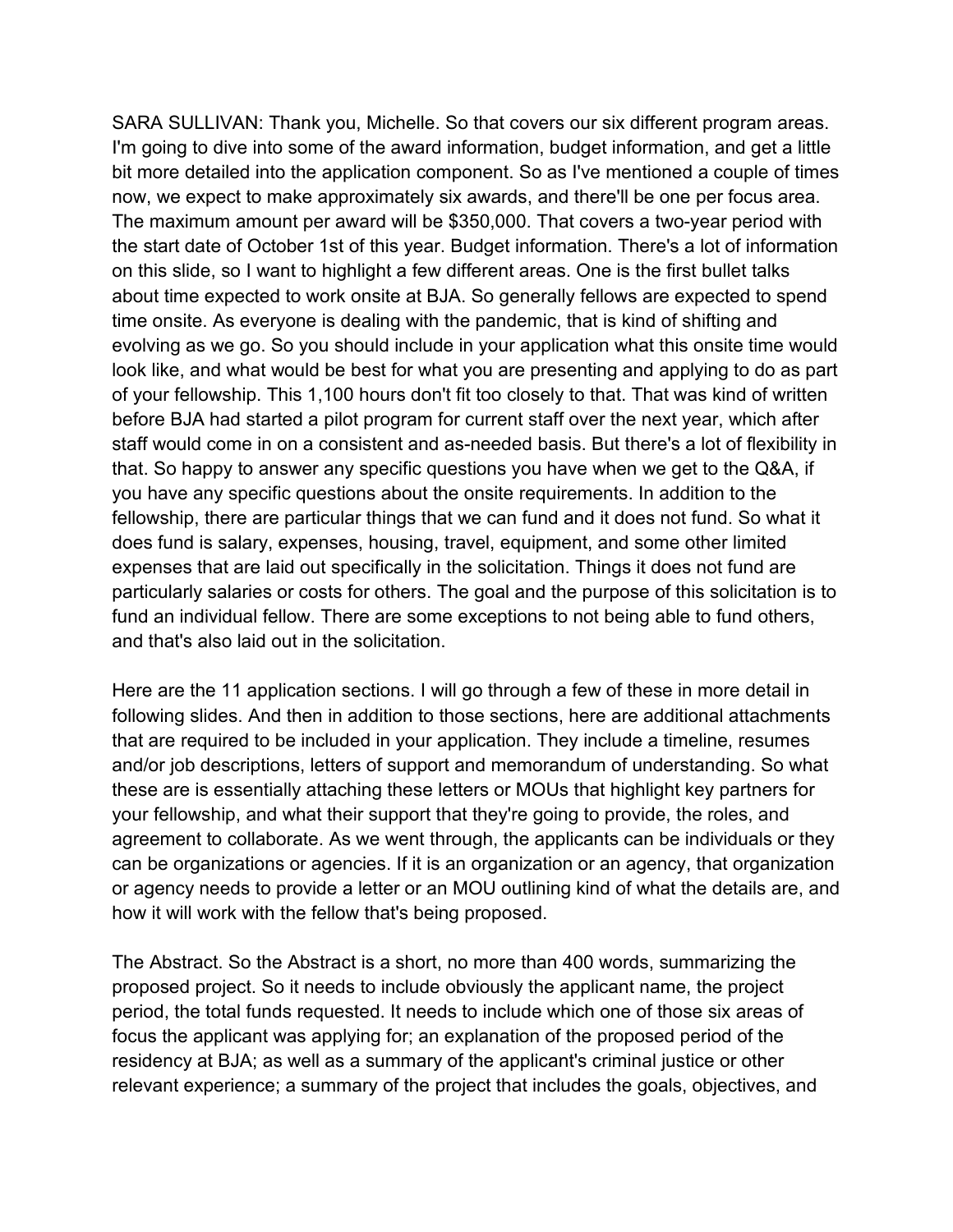deliverables; and then a short statement on why the applicant wants to be a fellow with BJA. Next up is the Proposal Narrative. So this line not only outlines the different sections of the proposal narrative, but also how those different sections will be weighted in the scoring of the application. So you have the Description of the Issue; the Program Design and Implementation; the Capability, Capacity, and Competency; the Plan for Collecting the Data; and then in addition the Budget component, which is about 10% of the application. And there's a description of what should be included in each one of these sections and the proposal. This section should not exceed 20 pages, and should be submitted as an attachment. The Budget and Budget Narrative that was mentioned on the last slide should include a budget for each year of the grant. Also, just want to note that there's prior approval, planning, and reporting for any conference or meeting or training class. And there is also not a match requirement for this solicitation.

So next up, there are a lot of resources available for grant applicants, and I want to make sure that everybody is aware of that are available to you leading up to the grant application deadline. So first, the BJA solicitation webpage and then the webpage specifically for this solicitation for the fellows. Some Tips and Support. There are two important dates to know. Yes, the application is due June 27th, but there is an earlier deadline that I just want to make sure that is not missed by anyone. So June 21st, by 8:59 p.m. eastern time, you have to submit an SF-424 and an SF-LLL in Grants.gov. And I will provide information in a few slides following if you need assistance with that. And then there is the application deadline. But in order to be eligible and able to submit your full application, you had to have submitted those two forms by June 21st. One thing I'll recommend, and I can say this from personal experience as someone who has submitted solicitations prior to joining BJA is not to wait until that deadline. Try to submit your materials and your applications, whether it's in Grants.gov or in JustGrants before that due date, so we really want to allow sufficient time in case there are any errors, whether there are technical errors or other. And if there are, that you can resubmit the application within the timeframe. So that's a recommendation that, you know, you don't want to wait until the end. So the last thing you would want is for your application to not be accepted solely because of any technical issues.

And there's quite a number of Application Tips for about three or four slides. They're very specific, and they really highlight common areas of issues in submitting the application that people have had in the past. I'm not going to go through each of these, but I wanted to highlight that they are here, and really recommend after this webinar, when the slides are available, that you go back and go to these few slides that cover the Application Tips. Here are some additional resources. There are some learning videos, including kind of getting ready to apply, how to initiate the application in Grants.gov, how to locate an application. So if this is your first time and you're not familiar with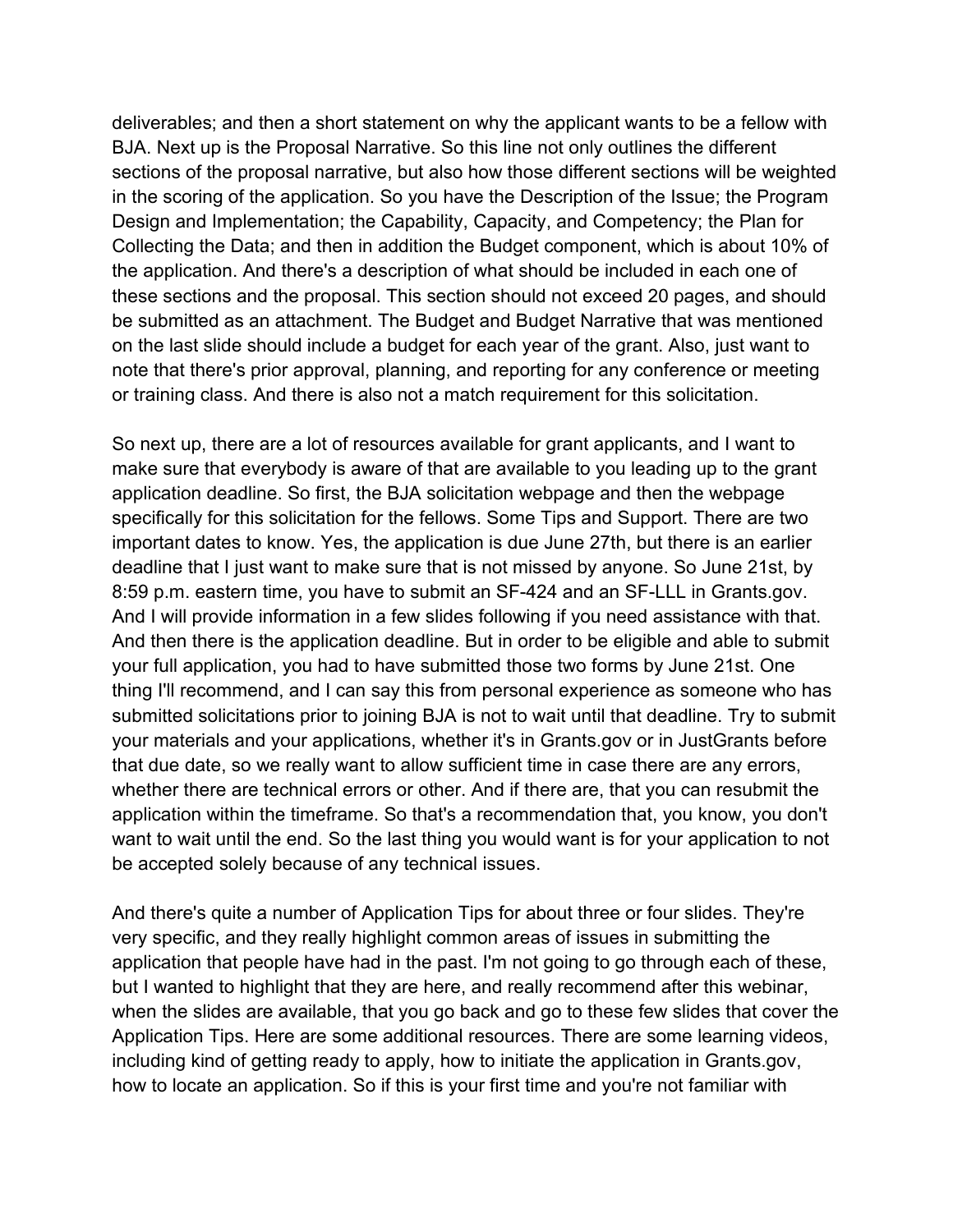Grants.gov or you're not familiar with JustGrants, I recommend coming in to the slide, clicking some of these links to prepare for and view how you're going to access that information to be able to submit your application. This is also a checklist of what we recommend doing leading up to the application submission deadline.

Here are a few other resources. There's a training page specifically for JustGrants that's available to you as well. Again, all of these that are underlined and in blue are links. So you'll be able to link directly to those pages when you bring this up on the PowerPoint that's going to be provided to you after. If you need assistance, here is some phone numbers and email addresses that you can call. If you need assistance in Grants.gov with those two SF forms that I mentioned that has an earlier deadline, there's a phone number you can call. The great thing about Grants.gov is they are available 24 hours a day, 7 days a week, except on federal holidays. They'll be able to assist you with any needs you have in Grants.gov. And then JustGrants, which is what you'll be using to submit the application, they also have a customer support hotline with a lot of availability. Just note this one is not available 24 hours a day. It's available, but it has pretty extensive hours, from 5:00 to 9:00 during the week, and 9:00 to 5:00 on weekends and holidays. And then finally, there's the OJP Response Center. So if you have questions or need just general assistance about the solicitation itself, here is where you can go to ask those questions. If you'd like to, you can subscribe to receive email notifications of new funding opportunities if there are potentially future solicitations you may be interested in. And because it's so important, here's another reminder about that dual deadline and to make sure that you cover both of the deadlines.

If for some reason your application is late, we want to make sure ASAP you reach out to either at JustGrants or Grants.gov if you run into any issues. You want to make sure you document your request for technical assistance and request approval to submit after the deadline. So if you miss the deadline for whatever reason, email this email address, the grants@ncjrs.gov within 24 hours, and they will want to see documentation that you attempted to address these issues prior to the deadline in order to decide if they're going to approve your late submission.

Here are ways to stay connected if you want to get info sent out to you, our social media pages, text function if you want to get updates on the text function, and then again our website. So quick reference, if you need help with the two SF forms, you can contact Grants.gov. If you need help with the application, you can contact JustGrants. And if you need any content assistance on the solicitation, you can reach out to BJA and this is all the contact information and when they are available. So with that, I am going to stop here and open it up for Q&A. I do want to introduce one other person on the webinar who has not spoken yet but will be assisting me with answering some of the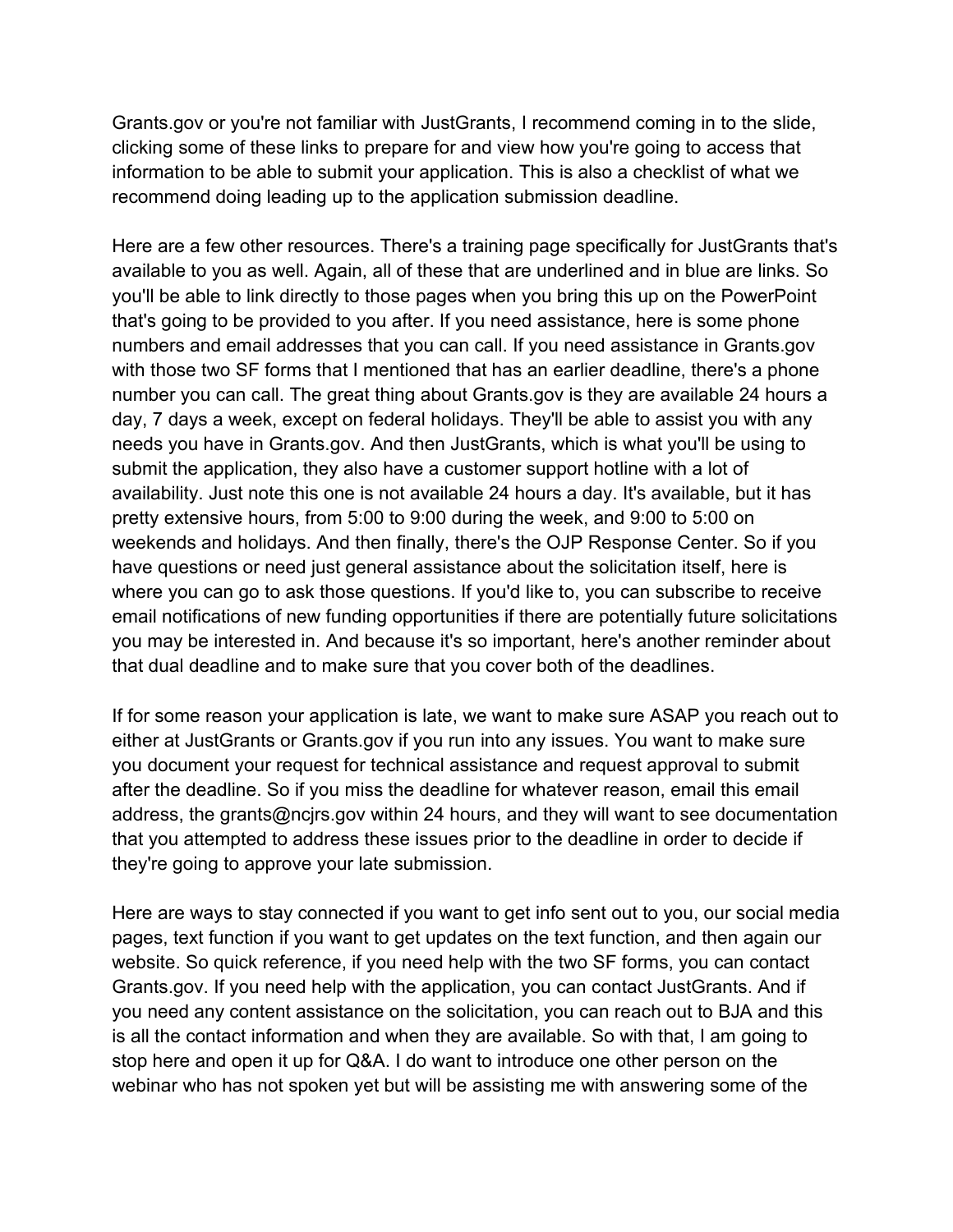question and answers that are not part of the six areas of focus, and that is Betsi Griffith who's here with us. She is an Associate Deputy Director as well and oversees our Courts, Community, and Strategic Partnerships Team. So I just want to introduce her in case you see her pop up, you know who is speaking. So with that, Daryl, do we have any questions in the Q&A that you want to go through?

DARYL FOX: Yes, most certainly, thank you for that. If you do have a question, please go ahead and enter that in the Q&A box, which is on the right-hand side bottom right of your screen, send to all panelists, and we just have about 13 or so minutes on today's webinar to address those. So the first one, Michelle, this is going to be directed to you, "Can you speak more to the DEI portion regarding the pretrial area?"

MICHELLE WHITE: Sure, I'd be happy to. And it might be slightly dangerous to ask me to speak to this because I could probably go on for a very long time. So I'll try to keep my answers short and somewhat sweet. So, there really are many, many layers to how this applies to this fellowship. So this would be data collection around current practices and integrating DEI into an assessment of those practices, looking at what evidencebased interventions could be applied, again, in the context of addressing diversity, equity inclusion, whether it be diversity of staff that work in pretrial services agencies, whether it be in terms of equity in access to services or defense counsel, again, I could go on and on and on. But I think it's really thinking about how this fellow would approach this long list of items within the bullet points in the solicitation and that I mentioned today, sort through that lens and weaving that through all of the different types of whether it be data collection or focus groups reaching out into the field, and then also developing future looking, planning around pretrial and justice reform.

DARYL FOX: Great. Thanks so much. And this one kind of piggybacks on that, Michelle, actually, while you're up, "There was a mention that it would be preferable for somebody with a lot of expertise in the pretrial process. Does that mean that those that do not, will not be considered for the award??

MICHELLE WHITE: I never like to say would not be considered. It's certainly having experience as a practitioner in the field of pretrial services, is really who we're looking for, so someone with that type of experience is certainly preferred.

DARYL FOX: Okay. And this one can be opened up, "Is the onsite requirement for BJA in the Washington, DC area or are there other locations?"

SARA SULLIVAN: I can take that one. When we're referring to the BJA offices, we're referring to the DC office.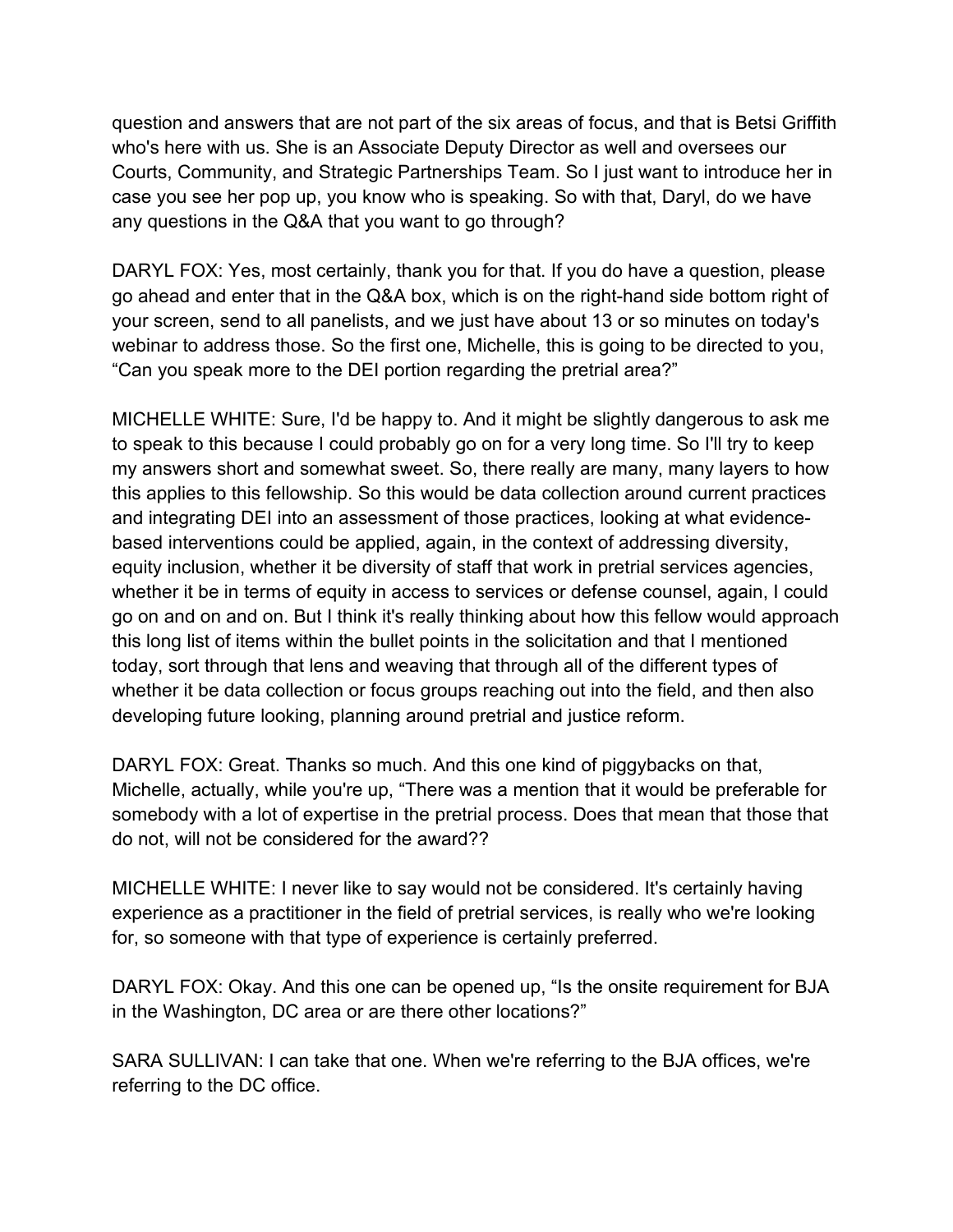DARYL FOX: "Do individuals apply directly or must they be attached to an organization?"

SARA SULLIVAN: No, individuals can apply individually and not be attached to an organization. I think that was the very first bullet of eligible applicants or individuals.

DARYL FOX: And then, "Knowing it depends on funding each year, is this a repeating opportunity that's put out every year by BJA?"

SARA SULLIVAN: It has been a repeating opportunity in the past, but that's also subject to funding.

ELIZABETH GRIFFITH: So, this is Betsi Griffith and I'll follow up on that a little bit. Just one thing I want to emphasize is that each year, we tend to vary the areas of focus depending on kind of what our priorities are. So while we may issue the Visiting Fellows solicitation pretty consistently, the topic areas we focus on are likely to change.

SARA SULLIVAN: Thank you for adding that, Betsi.

DARYL FOX: There was a question on how much detail is needed in regards to housing costs related to spending time onsite with BJA. We're going to go ahead and put the link to the DOJ Financial Guide and therefore, you have a lot more specifics that you can reference. And then also, if we can go back to slide 45, OJP Response Center is a great resource. If you do have any questions, programmatic about solicitation itself or requirements, you can contact them directly, if there's something in follow-up you need to ask.

SARA SULLIVAN: Thank you, Daryl. I think that's the best place to get the answer to that question, unless Vince or Betsi, you have anything to add to that?

ELIZABETH GRIFFITH: So the only other thing I would add is just, you know, the whole spirit of our work and you'll see it's sort of built into the solicitation--in the selection criteria--is that we're looking for, you know, reasonable requests. So just kind of keep that in mind and also relevance to the strategy that you're proposing. So obviously, you're going to want to see a correlation to the, you know, what you've outlined in terms of your proposed housing or other related travel expenses has to be connected towards kind of your strategy of when and how you would be coming in to collaborate with BJA staff during the period of the residency. And I know, I think I saw another question just more generally about any other guidance on the residency period. I'll acknowledge, you know, in the last couple of years, we've had to sort of adjust our strategy. And, you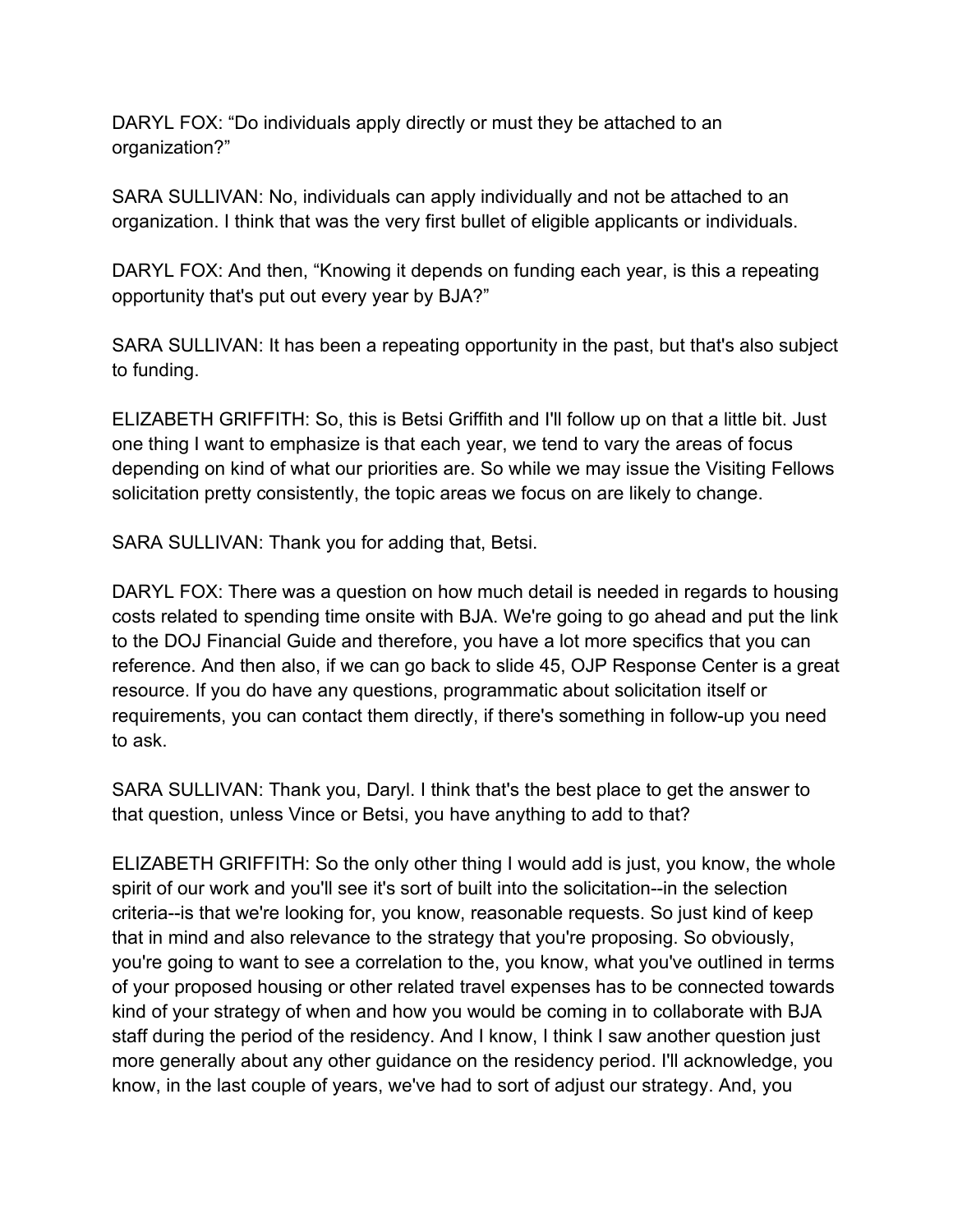know, I think we are much more able to work through a hybrid of being present as needed in the office for activities, but also working in a hybrid way, in a virtual way where needed. But really, the intention here is, we are looking for folks that are, you know, willing and able to come in for key meetings and to sometimes spend extended time with us for events, but also really to build a relationship with the staff. You know, so I think having some flexibility in your approach would be important to the success of kind of proposing an approach in your application.

VINCE DAVENPORT: Thank you, Betsi. And I want to add just an extra piece to that. And it not only applies to this question, but I think it applies more broadly to the entire fellows program. And, you know, we've provided in the solicitation some pretty, you know, what we think is adequate kind of guidance in terms of a framework. But in reality, we don't want to be overly prescriptive because we don't claim to have the monopoly on good ideas and pathways forward on these topics. We're deeply invested. We care about this and we know there's a lot of really smart, talented, creative people out there. And hopefully, many of you on this call fit that description. So, what we want you to do is feel free within the parameters that we provided to be creative. You tell us how you want to do this. You tell us how you think you can help us achieve the goals that we've described in the solicitation. And if that involves a particular arrangement with regard to housing, or travel, or whatever, we're open really to anything, so long as it falls within the general framework and the parameters that we've provided. So don't feel that somehow you've got to write a solicitation, you've got to create a proposal that you think is what we want based on you know, kind of, the parameters. The parameters are meant to be loose in certain ways to inspire you, for you to be creative, be thoughtful, think of a plan. If you've got a proposal over the next 24 months that you think is great and that we'll love, and it will help us to achieve what we want to achieve, that's what we want and that's what we're hoping to get in these applications.

SARA SULLIVAN: Thank you so much for adding that, Vince.

DARYL FOX: Yeah, it kind of segues into this question as well, "As fellows, are we developing new ideas, describing them, and submitting them as part of the application or based on the application, would they be coming up with those once awarded?"

VINCE DAVENPORT: I'm happy to maybe just to put a finer point on what I just said. Really both are great. That's terrific. If you see things in the solicitation or in one of the six topic areas that you have some direct knowledge and some direct experience, and you feel that there's enough meat on the bone there in that description for you to put forth a thoughtful proposal that will help us to achieve kind of this broader objective, that's great. But if you've been thinking about this topic and many of you I suspect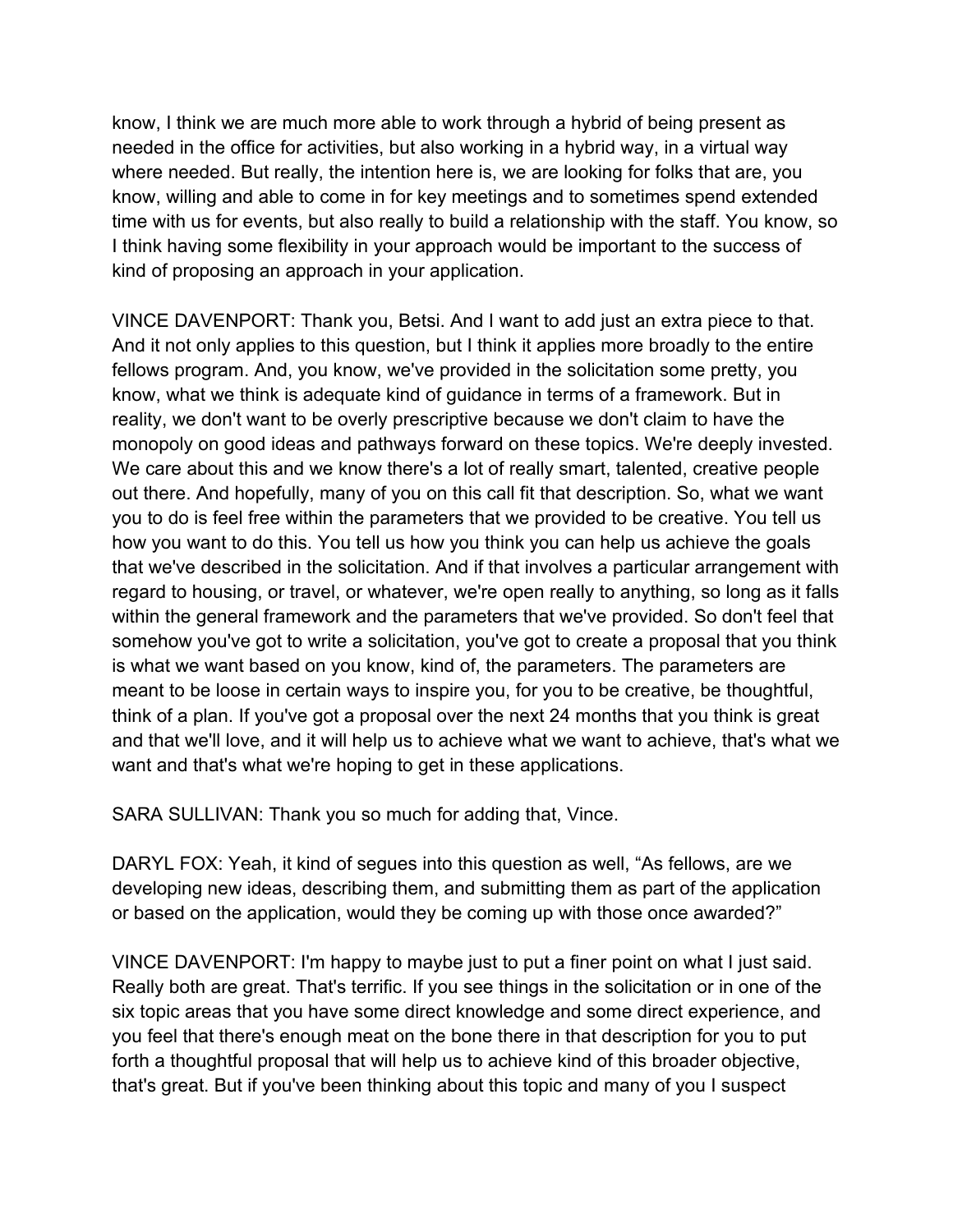you're on this call because you're in a profession or you care about the nature of this work generally--if you've been thinking about something, if you've got some creative ideas that you really want to test and you really think are exciting and have potential for the broader criminal justice field, by all means, you know, lay that out, tell us what you want to do, and tell us how it fits within the parameters that we want to achieve. And the only other piece I'll add to that is, this is not a one-way street where we want you to come in, you know, and to provide services, your ideas, your creativity, and your effort. We want to--this is a really important opportunity for you to become part of kind of the BJA family as well. And so in addition to the work that is clearly described in the solicitation, you can fully expect that there will be any number of other opportunities for you to be involved in potentially other aspects of work that BJA does, and we want to have that relationship, we want to help to develop you as well. And so by being a fellow at BJA, you also will have the benefit of mentoring, and guidance, and direction from some really experienced people who are on the national stage doing this work, and so you'll definitely gain a lot as well.

ELIZABETH GRIFFITH: I completely agree with what Vince has said. I really think, you know, again, we definitely want to signal to you things that are important to us, but we also really want to hear your ideas and thoughts and know that we can always grow and benefit from that kind of two-way conversation. I'm conscious of time. I see there's two other questions that have come in, I'll jump and take the first one. And that is, "Can a federal agency apply?" And the answer is no. BJA's mission and authority is really focused on work with state, local, and tribal systems. So we cannot fund federal agency related activities. And then the last question really relates to community violence. So I'm going to turn that question over to Kathy Browning to answer.

KATHARINE BROWNING: Hi. So the question about community violence is kind of long, but I think it's sort of getting at, you know, "How do we define community violence and what are we focused on here? And what's the relationship to school shootings and what we will be funding?" I think, you know, it's important to note that, you know, community violence involves a wide range of things that we're really focused on in this, portion, and even the CVIPI solicitation on programs that target high-risk individuals. And by high risk, we're talking about those who are at high risk of either, you know, committing gun violence, or those that are at risk of being victims of violence, and often many of these individuals are both. So, I think the key there is and the focus here for this fellows solicitation to really look at the needs of CVI practitioners. So, I know the question kind of goes into, are we looking at like target hardening kinds of activities, and I would say that not as much. I know school shootings are on everybody's mind right now. But I think the focus here is on, you know, the practitioner, CVI practitioners who are working with the highest risk people, what are their needs, what kind of training is